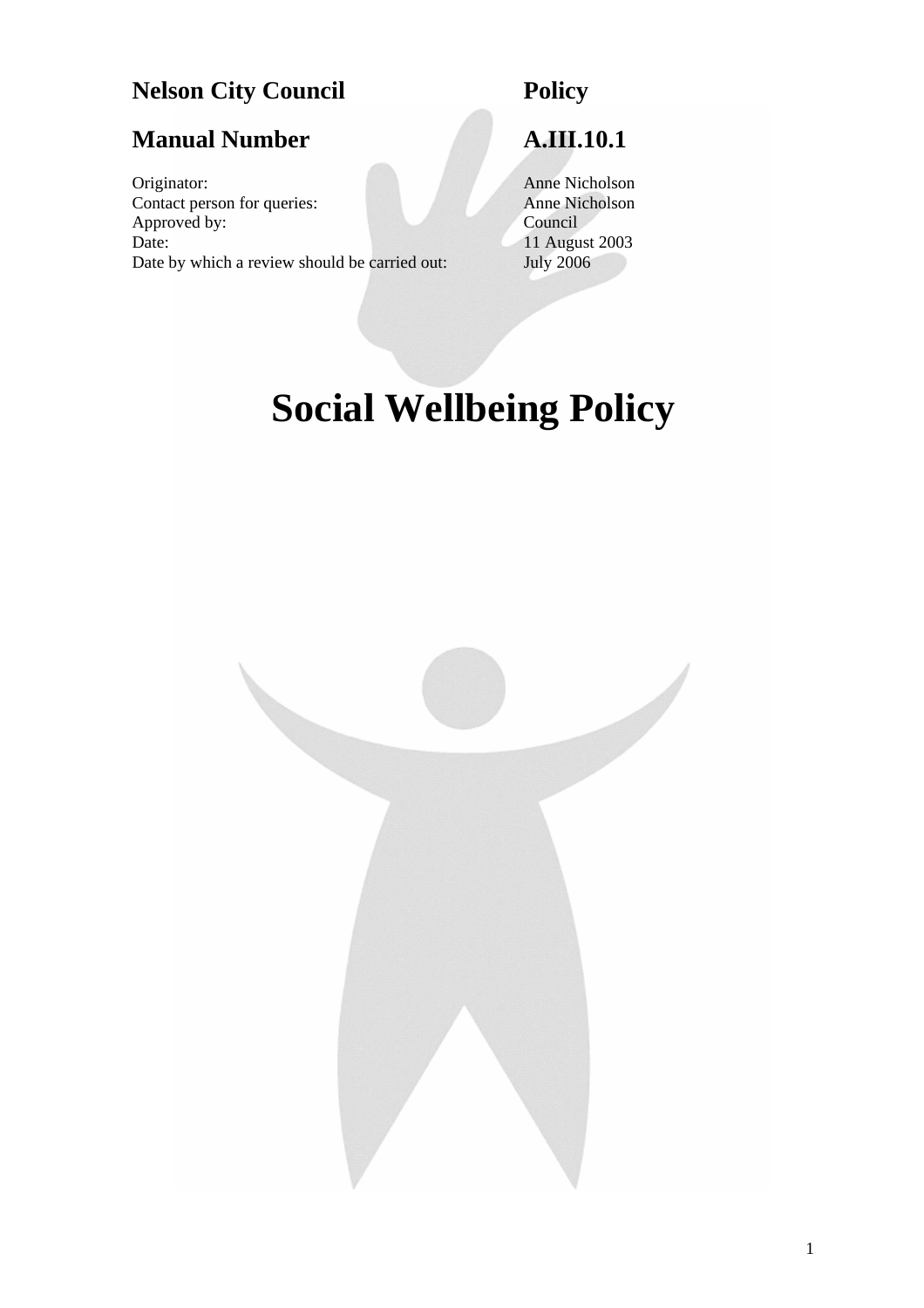# **INTRODUCTION**

Nelson is a diverse community with a strong sense of community pride and involvement. Nelson City Council has a commitment to developing a community that is strong, generous, friendly and willing, and promotes participation and enjoyment of opportunity for everyone. $<sup>1</sup>$ </sup>

Nelson City Council assists the community through a range of initiatives. This policy will guide in creating a clear picture of priorities and greatest areas of need for the Nelson community. With the development of this policy initiatives will be able to be focused more clearly to help build an even stronger community.

Nelson City Council recognises that it has an important role in improving and guiding community wellbeing for Nelson, and that a higher level of community wellbeing leads to a better quality of life for all residents.

To make the best use of the Council's limited resources some sections of this policy focus on the council taking a monitoring/advocacy role rather than that of direct service delivery. This particularly applies to the areas of Education and to a lesser degree, Housing. In other areas Council will take a coordination role bringing together the Community and

Government sector.

The Council has included in this policy a number of goals, objectives and targets for Nelson City. The achievement of these will be a result of the combined efforts of the many people and organisations within the City.

#### **Social Wellbeing**

Social wellbeing is about empowering the Nelson community to enable residents to participate towards the development of a strong, healthy and safe community, reflective of the diversity of people that live within it.

#### **Relationship with Maori**

Nelson City Council recognises that Maori are not achieving as well as Pakeha in many areas. The Maori population in Nelson is growing significantly and is expected to continue to increase. Nelson City Council recognises that Iwi and Maori organisations play an important role in the development of a strong community and meeting the needs of an increasing population.

Nelson City Council is committed to developing relationships with Iwi and Maori that:<sup>[2](#page-1-1)</sup>

- Recognise the Iwi of Nelson
- Recognise and respect the principles of the Treaty of Waitangi
- Enable mutual interests to be achieved
- Support Iwi and Maori organisations to develop their own community initiatives
- Demonstrate effective two-way communication
- Respect and recognise cultural diversity

#### **Linkage to other policy documents**

This is a governing policy and secondary policies that are/will sit under it are:

- Community Housing Review Commenced April 2003
- Active Recreation Review date June 2003

<span id="page-1-0"></span><sup>&</sup>lt;sup>1</sup> NCC 2003/04 Annual Plan, page 8

<span id="page-1-1"></span><sup>&</sup>lt;sup>2</sup> Derived from Nelson Regional Policy Statement, 1997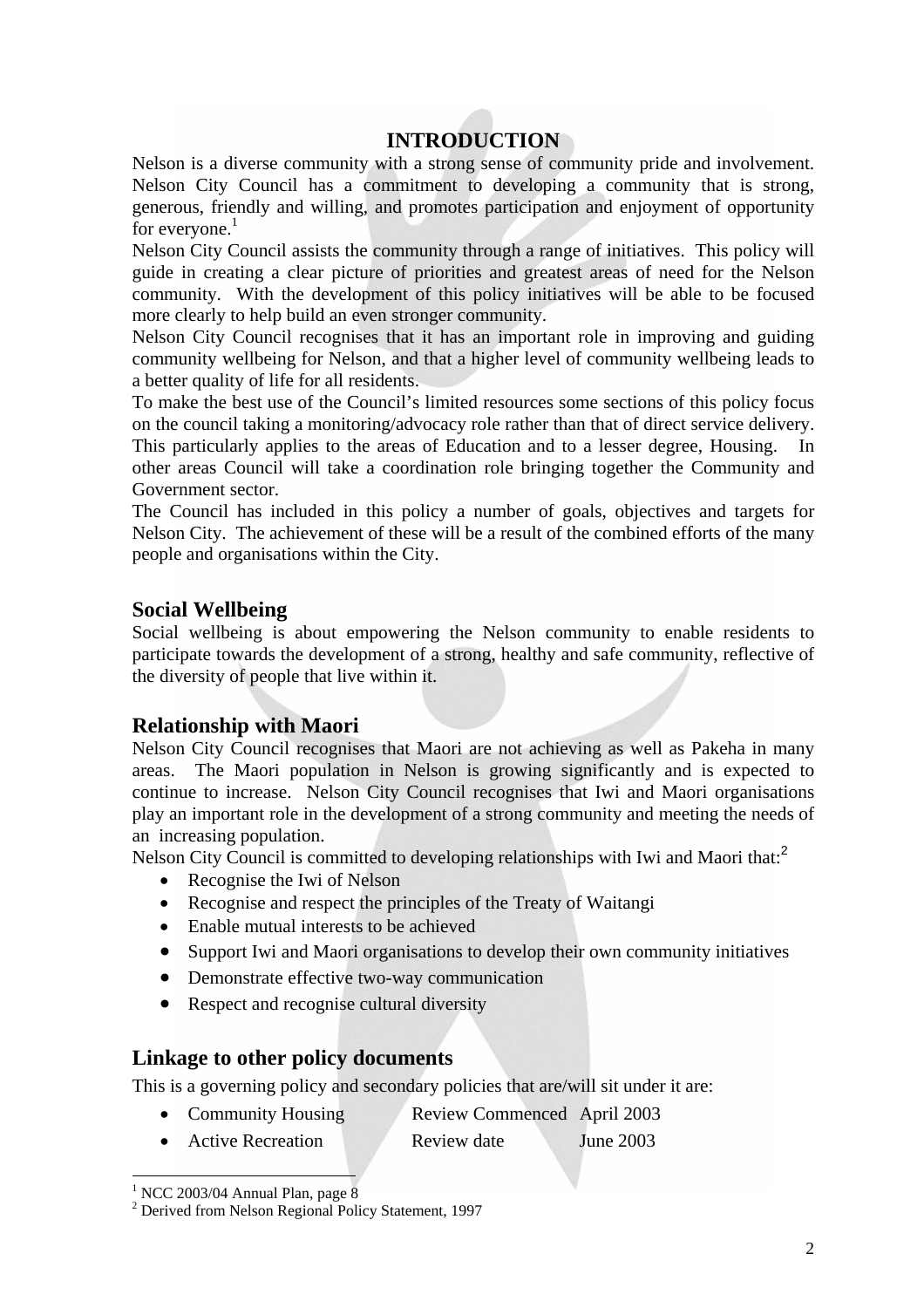| • Positive Ageing      | Completion date | May 2004 |
|------------------------|-----------------|----------|
| $\bullet$ Youth        | Proposed        | 2004     |
| • Community Assistance | Proposed        | 2004     |

# **Local Government Act 2002**

The purpose of local government is:

- (a) To enable democratic local decision-making and action by, and on behalf of, communities; and
- (b) To promote the social, economic, environmental, and cultural wellbeing of communities, in the present and the future.<sup>3</sup>

<span id="page-2-0"></span>

 3 Local Govt Act 2002 part 2 s 10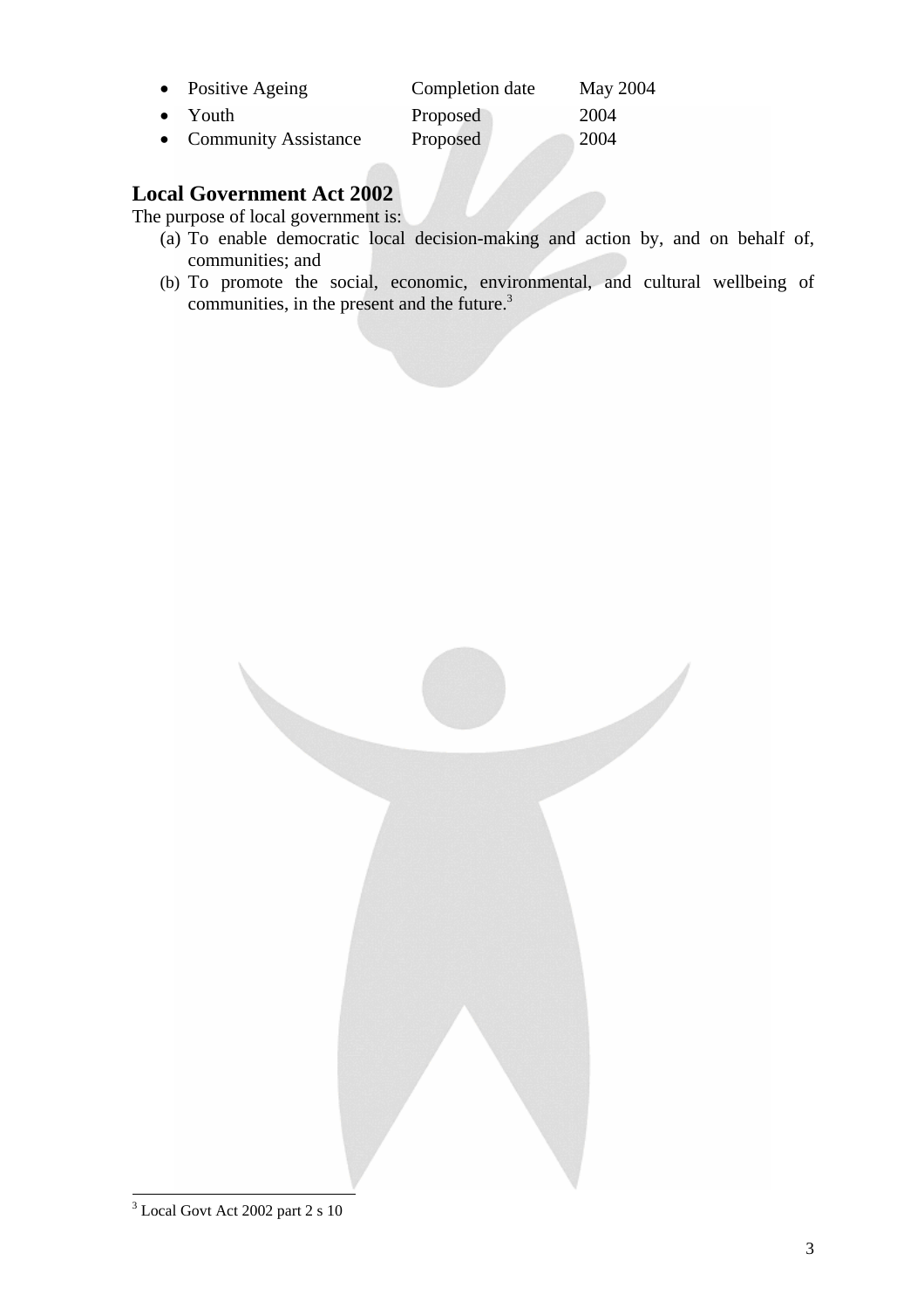## **Community Wellbeing**

Community wellbeing is the overall term for the 4 key outcome areas of council, Cultural, Economic, Environmental and Social. These outcomes are meant to guide the development of local authority planning, and coordinate the activities and planning of all sectors of the community[.4](#page-3-0)





<span id="page-3-0"></span> $\frac{1}{4}$ Local Govt Act 2002 Knowhow Guide: Governance p15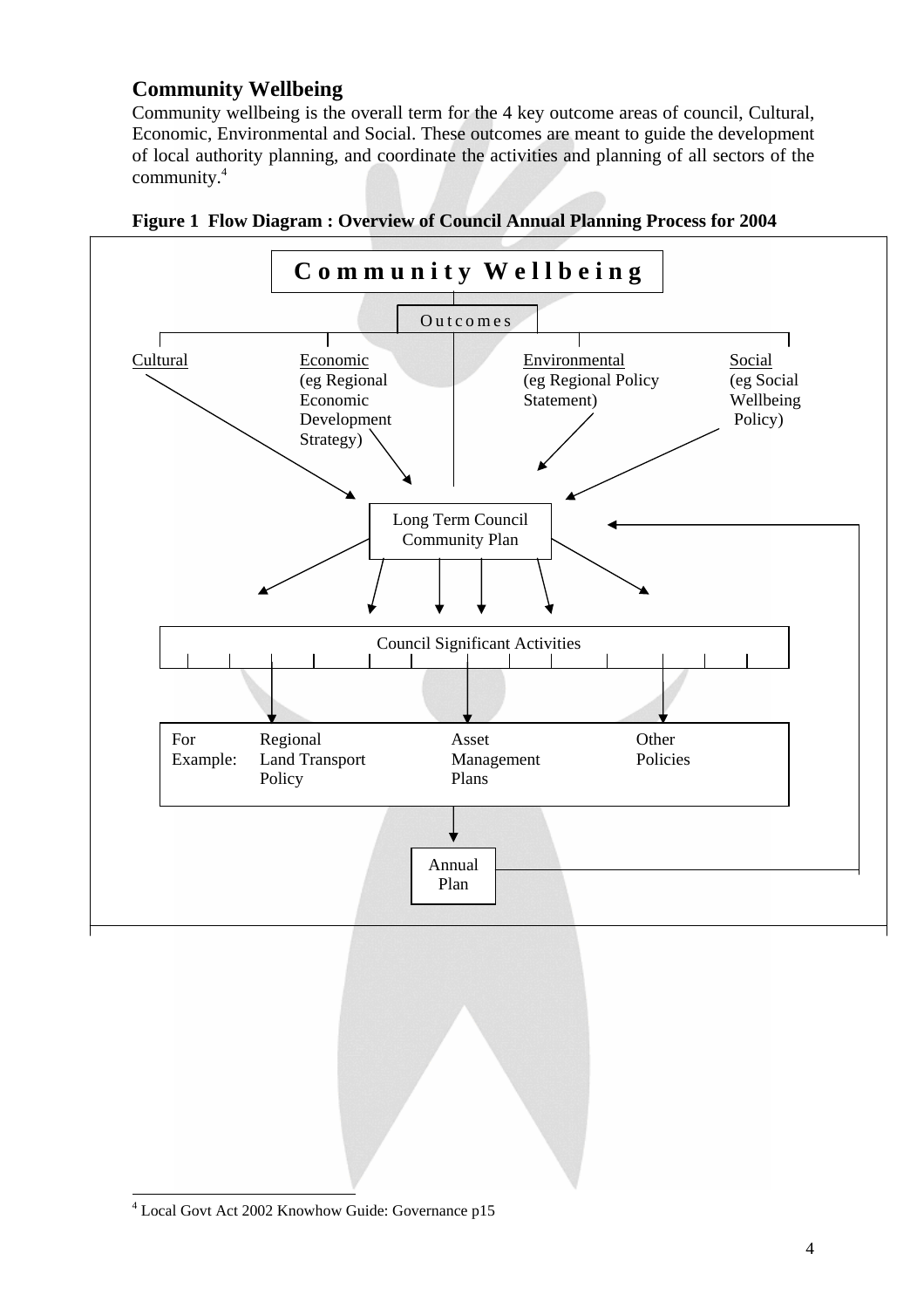# **PROCESS**

# **Working Party**

In June 2002 Council established a working group comprising Councillors, staff and community representatives to draft the Social Wellbeing Policy and associated implementation plan.

Council representatives were:

- Councillor Mike Cotton (Chairperson)
- Councillor Gail Collingwood
- Councillor Colin Aitken

Community representatives were:

- Brian Turner, Methodist minister and experienced social services administrator
- Jill Bartlett, co-ordinator of the Tahunanui Community Centre
- Marama Takao, Iwi representative

Staff representatives were:

- Pat Dougherty, Divisional Manager Support Services
- Richard Butler, Business and Community Development Manager
- Anne Nicholson, Community Development Officer

# **Overview of the Process**

The process for developing the Social Wellbeing Policy can be summarised as follows:

- Benchmark Nelson against national averages and similar communities using key social indicators (refer Appendix 1).
- Assess how Council's activities impact on the social indicators.
- Workshop with Reference Group*.*
- Prepare outline of draft Social Wellbeing Policy and consider costings*.*
- Consult with Reference Group, with modification to the draft based on outcomes of the consultation.
- Present draft policy to the Community Facilities and Services Committee.
- The completed draft policy sent out to public for wider consultation*.*
- Revise policy on basis of submissions received.
- Council finalise and adopt Social Wellbeing Policy.

#### **The Reference Group**

The groups invited to be members of the Reference Group were selected on the basis of their significant input into, and knowledge of, the Nelson community. The reference group comprised:

- Nelson Marlborough District Health Board (Claire McKenzie)
- Work and Income (Mike Smith)
- National Council of Women (Queenie Ballance)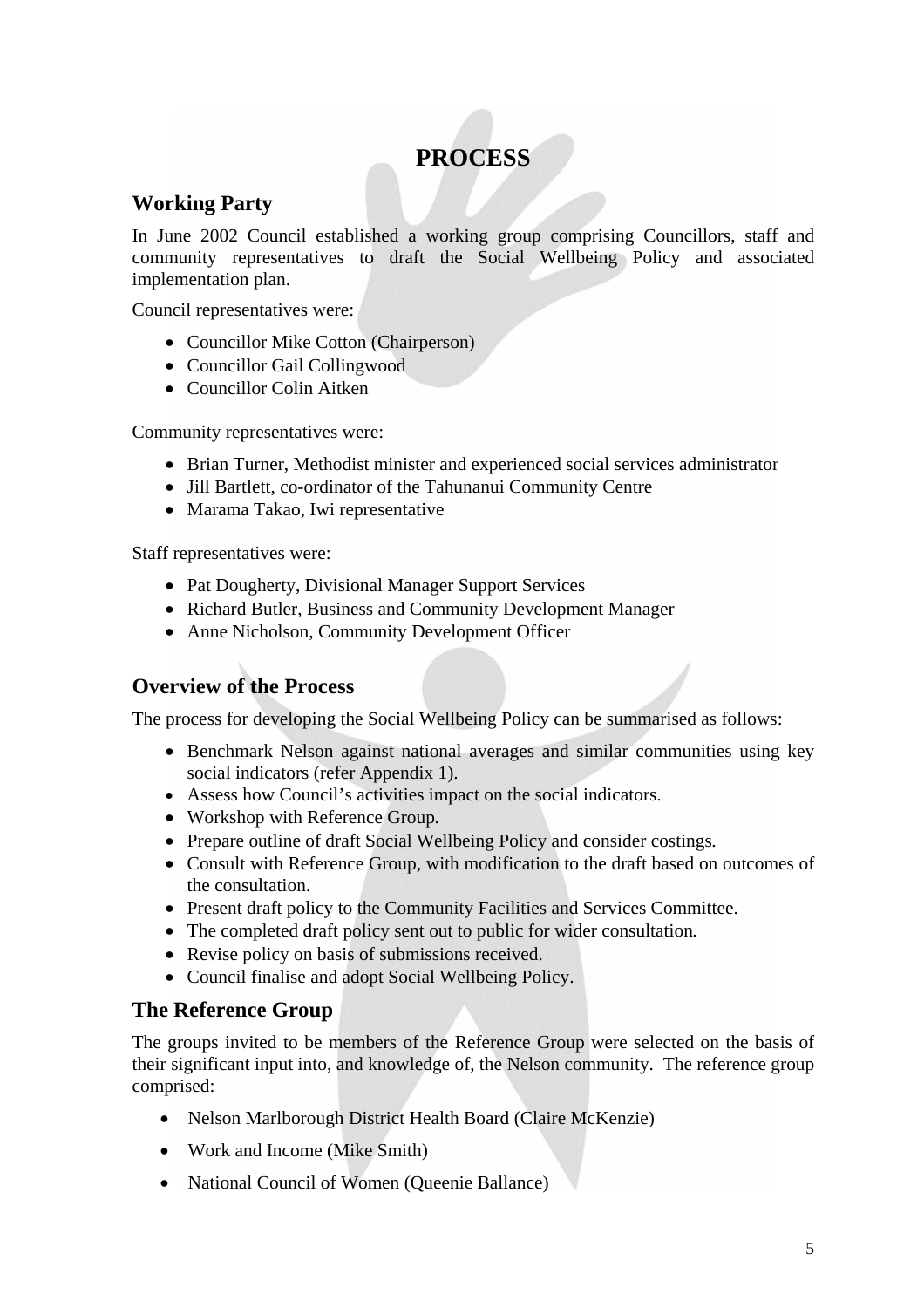- Kindergarten Association (Wendy Logan)
- Youth Matters (Suzanne Snell)
- Nelson Safer Community Council, Healthy Communities (Jennie Elloit)
- Principals Association (Salvi Gargiulo)
- Age Concern Nelson (Lorraine Campbell)
- Maori Women's Welfare League (Jan Noonan)

# **Benchmarking Project**

Council staff prepared a report entitled "Quality of Life in Nelson, 2002". This report used social indicators to compare Nelson's performance with national averages and other communities of a similar size and make up. The communities chosen for the benchmarking exercise were Napier, Timaru and Tasman. This report provides the detailed information on how the priority areas were identified.

The report covers six areas of social wellbeing: demographics, education, employment/economy, health, housing, and safety/community cohesion. The full report is attached as Appendix 1. Where practical the Nelson information was also compared with New Zealand's six largest cities:

- Auckland
- Christchurch
- Manukau
- North Shore
- Waitakere
- Wellington

The Working Party considered each indicator in relation to:

- The implication of the indicator for Nelson City in the future?
- How well is Nelson performing now?
- What level of influence does Nelson City Council have to effect change in this indicator?
- What could the Council do? Where could resources be allocated to be of the most benefit?

Overall Nelson is performing well with generally good ratings for education, health and safety/community cohesion. The significant areas that Nelson is under-performing in are deprivation, income and home affordability. The results are presented in summary in Chart 1.

# **All of Council Approach**

The next step was to look at all of Council's significant activities and determine whether there is the potential to positively affect each of the performance indicators. The intention was:

- 1. To identify the activities that are already making a positive contribution to Nelson's strong performance.
- 2. To identify those activities where there is the potential for a greater contribution to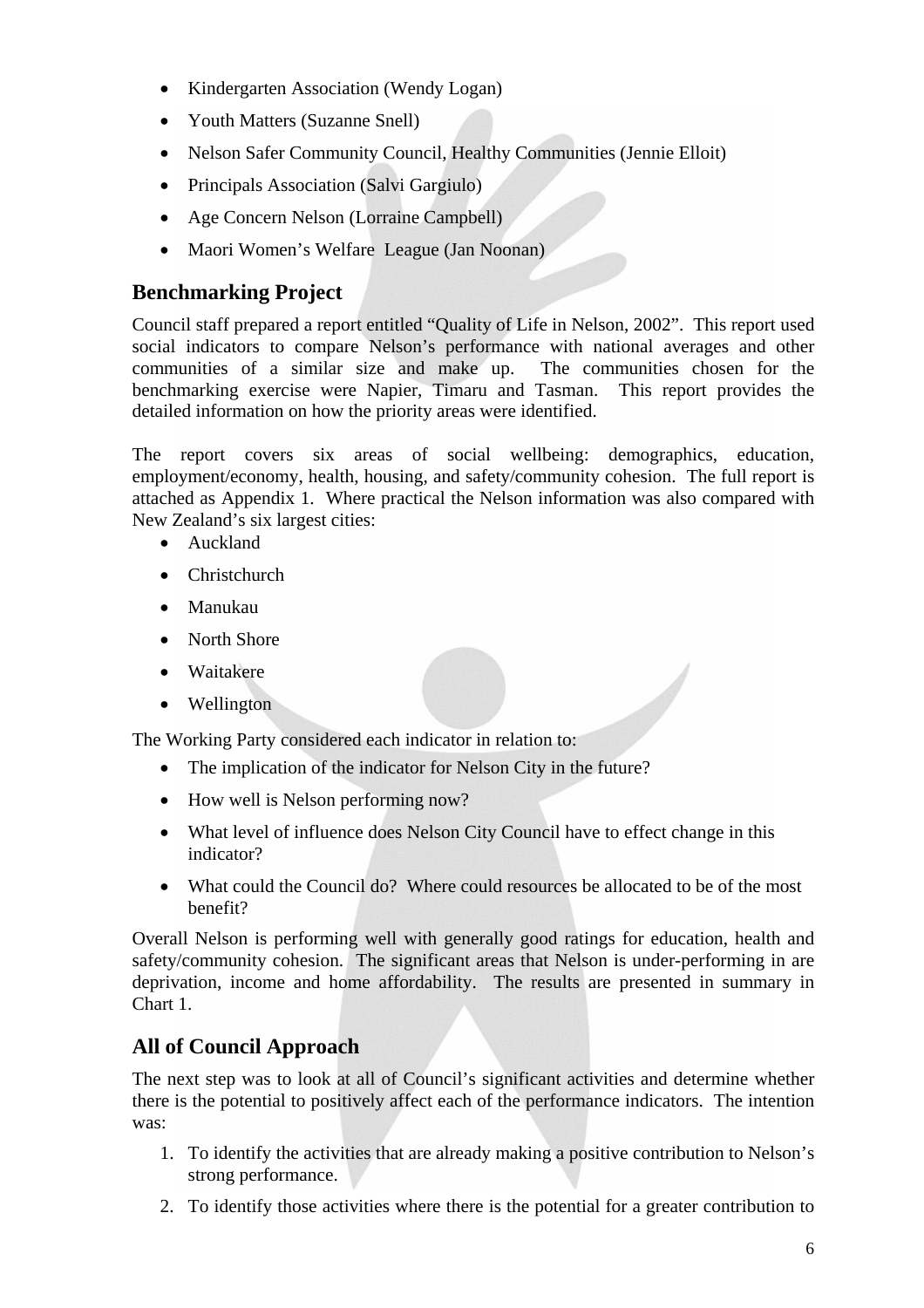social wellbeing.

A matrix of the results is also included in Chart 1:

- Where an activity had no potential impact on a performance indicator, the square was left blank.
- Activities identified as already having a positive effect were marked  $\odot$ .
- Activities identified as having potential that is not being fully realised were marked  $\odot$

The narrative that supports this analysis is attached as Appendix 2.

The working party identified three possible additional initiatives not currently undertaken by Council that have the potential to positively affect community wellbeing. These are:

- Provision of emergency housing.
- Facilitating the development of an urban Maori support organisation.
- Providing support for ethnic/migrant groups.

These possible initiatives have been analysed in the same way as the existing activities.

# **Social Wellbeing Priorities**

In November 2002 the Nelson Community and Whanau Network released a research report "Social Wellbeing Priorities for Nelson City". A presentation on the report was provided to the Working Party and the specific recommendations discussed in depth. Some of these recommendations provide the basis for parts of the policy document that follows.

# **Prioritising Council's Efforts**

This is the first Social Wellbeing Policy for Nelson City Council. It is recognised that the resources available for implementation are limited. It is important that the Council achieves maximum return from the resources available and that priorities are agreed to by the community.

It is recognised that there are some indicators which have a higher and wider impact on social wellbeing than others. Addressing these indicators will provide Council with the greatest improvement in social wellbeing. For example measures to address deprivation will have more positive downstream effects than measures introduced to address infant mortality.

Each of the performance indicators was analysed for its downstream influence on the remaining indicators. The results are presented in Chart 2. The narrative that supports this analysis is attached as Appendix 3.

Performance indicators that scored in the range  $6 - 11$  were considered to provide a high degree of leverage while those scoring in the range  $0 - 5$  were considered to provide minimal leverage.

Chart 3 shows the relationship between Council activities and the high leverage performance indicators. The intention here is twofold:

1. Retain all the existing smiling faces that already contribute to Nelson's strong overall results.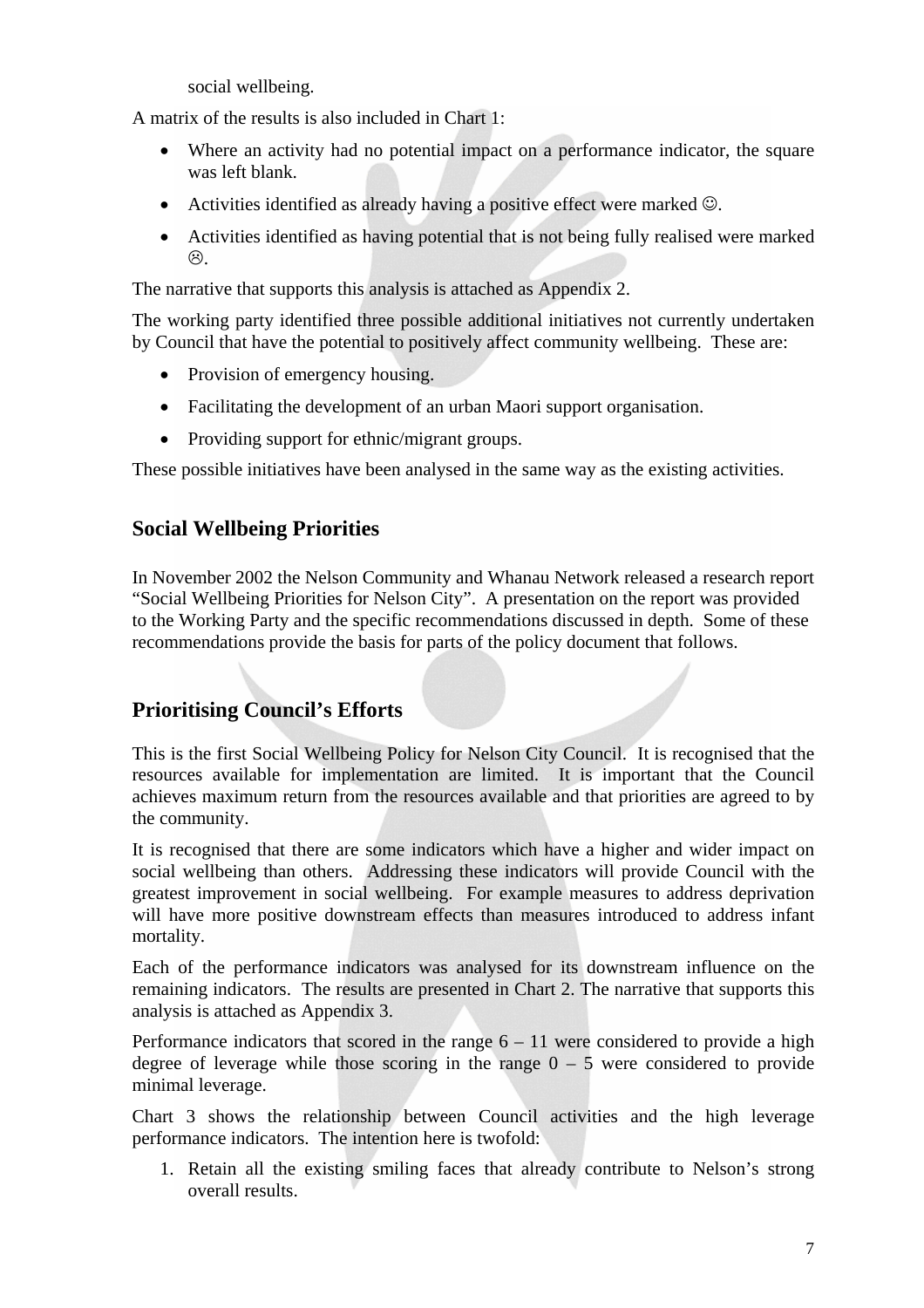2. Prioritise which frowning faces should be changed to smiling faces.

Chart 3 assists with the process of identifying the areas where Council should focus its improvement efforts.

Overall the working party was encouraged by the strength of Nelson's performance. However there were five areas where it was considered the Council could focus its attention and further improve social wellbeing. (Table 1 summarises the five areas).

| Table 2:                     |                                     | <b>Priority Areas for Improvement</b> |                                       |                                     |
|------------------------------|-------------------------------------|---------------------------------------|---------------------------------------|-------------------------------------|
| <b>Performance Indicator</b> | <b>Level of</b><br><b>Influence</b> | <b>Current</b><br><b>Rating</b>       | <b>Ability to</b><br><b>Influence</b> | <b>Suggested</b><br><b>Priority</b> |
| Deprivation                  | 11                                  | Poor                                  | Medium                                |                                     |
| Employment & Economy         | $9 - 11$                            | Mod - Poor                            | Medium                                | $\mathcal{D}$                       |
| Education                    | $6 - 10$                            | Good                                  | Med - Low                             | 3                                   |
| Housing Affordability        | $6 - 7$                             | Poor                                  | Low                                   | 4                                   |
| <b>Community Cohesion</b>    | $6 - 7$                             | Moderate                              | Medium                                | 5                                   |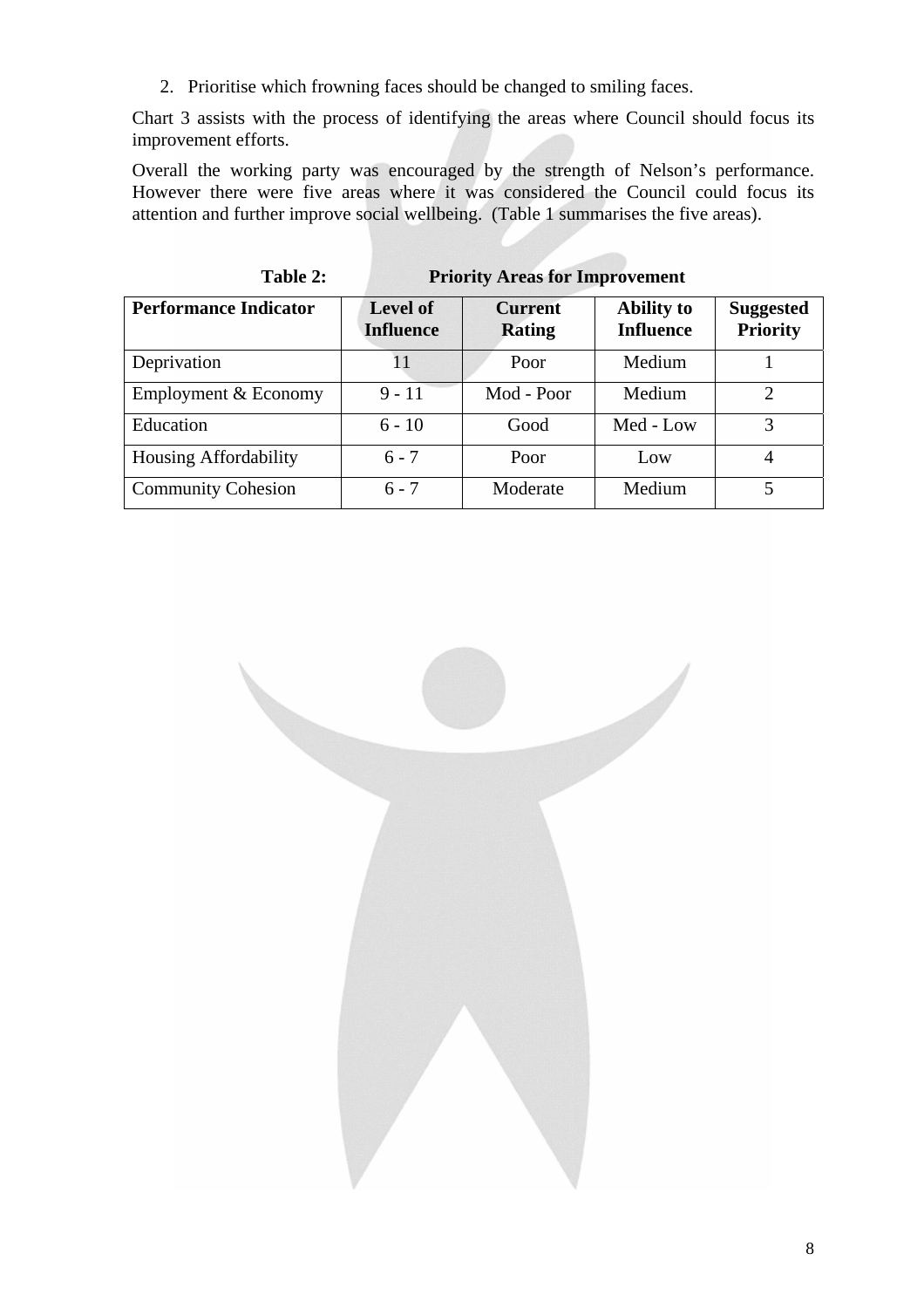# **DEPRIVATION**

Deprivation is a significant issue for Nelson City. While Nelson is under-represented in Decile 10, (highest level of deprivation), it is also under-represented in Deciles 1 and 2, (lowest level of deprivation), and over-represented in Deciles 6, 7 and 8. Nelson's average level of deprivation is higher than the NZ average and similar or worse than the other provincial cities benchmarked against.

Nelson has a wider economic make-up in each suburb, which mitigates the problems to some extent, but also masks many of the issues. Nelson is fortunate to have a large number of community organisations that are motivated to address issues around deprivation, and many positive initiatives are currently in place.

#### **Recommendations taken from the Nelson Community and Whanau Network - Social Wellbeing Priorities Report 2002 that are relevant here are:**

- *That those with the lowest health status have access to quality and appropriate services to improve their health statistics.*
- *The research findings commend the establishment of One Stop Shops such as the Victory Community Health Centre and the Youth One Stop Shop.*
- *That Nelson City Council should consider crime prevention through environmental design concepts when it is planning beautification projects for Nelson. The research endorses the work Nelson City Council is undertaking to resolve safety issues. ( Recommendations 5.2, 5.3, 6.4)*

### **OBJECTIVE**

- 1a Mitigate the effects of deprivation on the Nelson community.
- 1b Reduce the levels of deprivation in the Nelson community (addressed under Objective 2- Employment and Economy)

| <b>GOAL</b>                       | <b>ACTION</b>                                            |
|-----------------------------------|----------------------------------------------------------|
| 1.1 Ensure the needs of high      | 1.1.1 Continue to develop a comprehensive safe           |
| deprivation areas (Deciles 8, 9,  | network of footpaths, cycleways and walkways             |
| and 10) are recognised when       | with deprivation being a criteria when setting           |
| setting priorities for            | priorities for upgraded and new facilities.              |
| infrastructure provision.         |                                                          |
| 1.2 Ensure the range of transport | 1.2.1 Continue to support public transport services that |
| options available in Nelson       | meet the needs of the transport disadvantaged.           |
| addresses the needs of the        |                                                          |
| transport disadvantaged.          |                                                          |
| 1.3 Ensure that community         | 1.3.1 Continue to support recreational programmes in     |
| recreation programmes             | critical locations.                                      |
| recognise the needs of people     |                                                          |
| in high deprivation areas.        |                                                          |

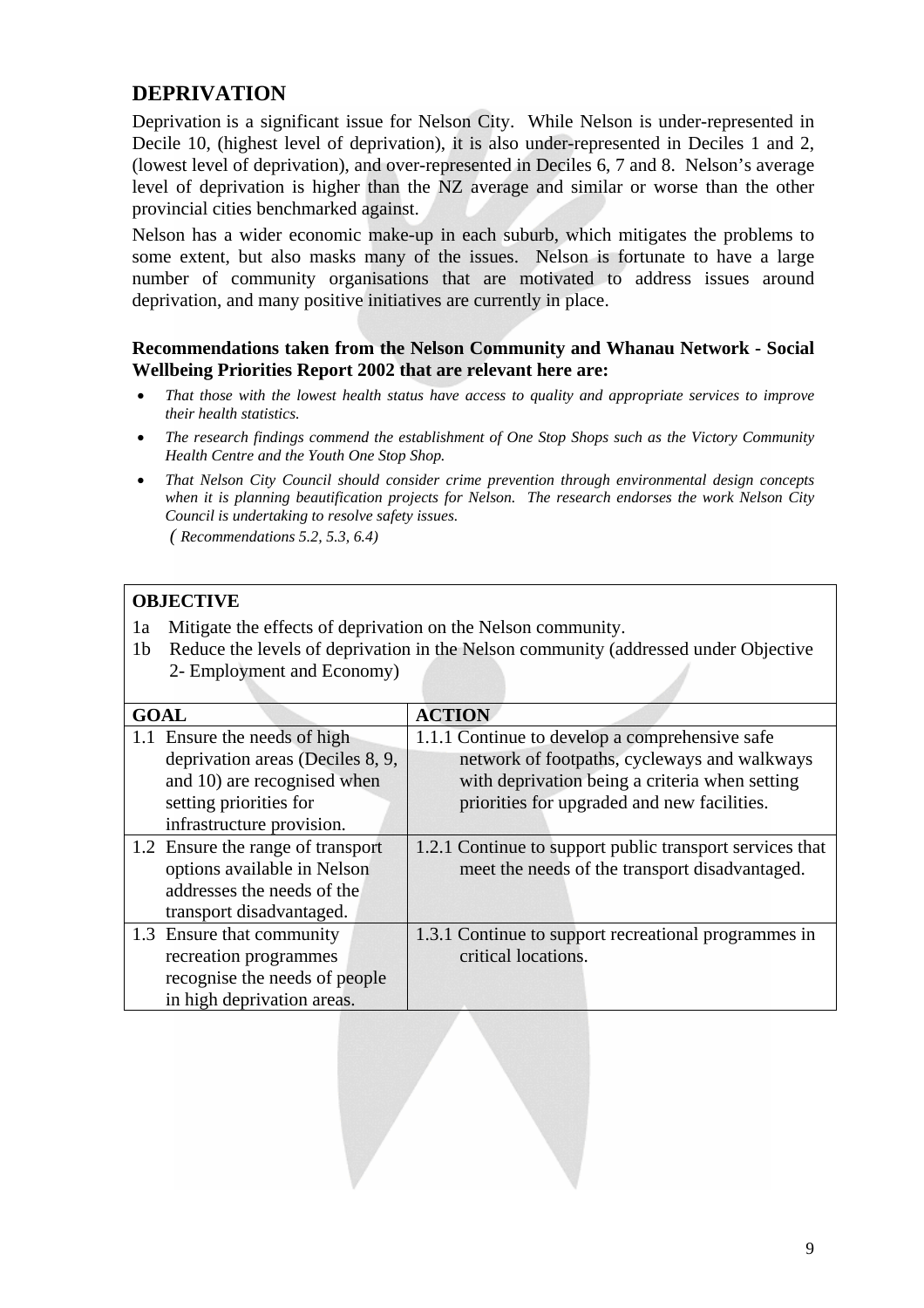| 1.4 Review the grants allocation<br>process to recognise the needs<br>of community groups working<br>to combat the effects of<br>deprivation.            | 1.4.1 Develop a community assistance policy that<br>gives priority to specific projects that address the<br>needs of high deprivation communities.                                                                                                                                                                                                                                              |
|----------------------------------------------------------------------------------------------------------------------------------------------------------|-------------------------------------------------------------------------------------------------------------------------------------------------------------------------------------------------------------------------------------------------------------------------------------------------------------------------------------------------------------------------------------------------|
| 1.5 Work with community and<br>government organisations to<br>help co-ordinate efforts that<br>address the needs of people in<br>high deprivation areas. | 1.5.1 Continue to support the subsidised Community<br>Road Safety programme.<br>1.5.2 Continue to provide funding to the Fifeshire<br>Foundation in accordance with the Council's<br>policy.<br>1.5.3 Act as an advocate for the community where<br>necessary on issues around deprivation.<br>1.5.4 Work with the community to broaden the<br>understanding of issues relating to deprivation. |

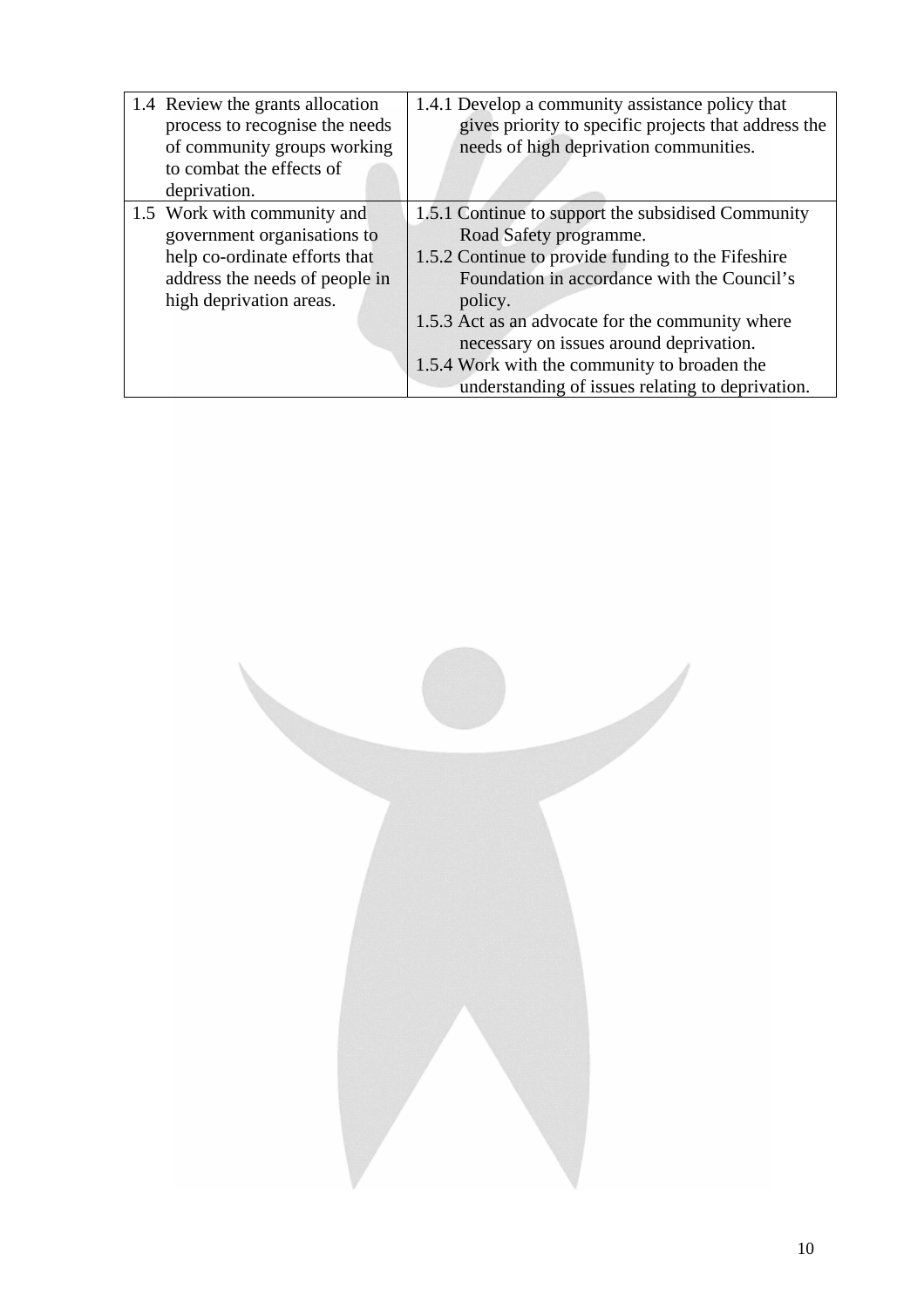# **EMPLOYMENT AND ECONOMY**

Nelson has a diverse economy and currently has low unemployment. However much of the regions employment is seasonal or low paid, creating a cycle of hardship for many families. Nelson has a high cost of living, coupled with low wage rates which affects the quality of life for many people. Low income levels are also a major factor in the high deprivation areas in the community.

Nelson has recently completed a Regional Economic Development Strategy, which in part aims to create sustainable high value employment for the region. Nelson is a member of the Mayors Task Force for Jobs which aims to give every New Zealander the opportunity to be in work or training; and have all 15-19 year olds in training or employment by 2007.

#### **Recommendation taken from the Nelson Community and Whanau Network - Social Wellbeing Priorities Report 2002 that are relevant here are:**

• *Development of a strategy to increase the average income for Maori in Nelson to \$18,500, the average income level for Aotearoa New Zealand (the average income for Maori in Nelson currently is \$14,500, this has a particular impact on the wellbeing of children being raised in families on very low incomes and subsequent difficulties in access to quality housing, health services, education and other services). (Recommendation 2.5)*

#### **OBJECTIVE**

2. Work to reduce the levels of deprivation in Nelson by ensuring that the Nelson economy is strong and creates high value business, employment and training opportunities.

| <b>GOAL</b>                                                                   | <b>ACTION</b>                                       |  |  |
|-------------------------------------------------------------------------------|-----------------------------------------------------|--|--|
| 2.1 Support the implementation of                                             | 2.1.1 Continue to deliver a range of employment and |  |  |
| employment and training                                                       | training initiatives aimed at addressing the needs  |  |  |
| initiatives, with one aim of                                                  | of people disadvantaged in the labour market        |  |  |
| having all young people                                                       | including:                                          |  |  |
| between the ages of 15 and 19                                                 | Youth                                               |  |  |
| years in employment or training                                               | Maori                                               |  |  |
| by $2007.6$                                                                   | 2.1.2 Continue to jointly fund and co-ordinate the  |  |  |
|                                                                               | <b>Employment Profiles initiatives.</b>             |  |  |
|                                                                               | 2.1.3 Ensure that subsidised bus services and       |  |  |
|                                                                               | cycleways continue to help the transport            |  |  |
| 6. Mayor's Taskforce for Jobs, Memorandum of<br>Understanding 2 October 2002. | disadvantaged gain access to employment.            |  |  |
| 2.2 Support the implementation of                                             | 2.2.1 Continue to deliver a range of employment     |  |  |
| employment and training                                                       | initiatives aimed at addressing the needs of        |  |  |
| initiatives for the long-term                                                 | people disadvantaged in the labour market           |  |  |
| unemployed/beneficiaries and                                                  | including long-term unemployed/beneficiaries        |  |  |
| mature men.                                                                   | and mature men.                                     |  |  |
| 2.3 Support the implementation of                                             | 2.3.1 Continue to support the implementation and    |  |  |
| the Regional Economic                                                         | development of the Regional Economic                |  |  |
| Development Strategy.                                                         | Development Agency.                                 |  |  |

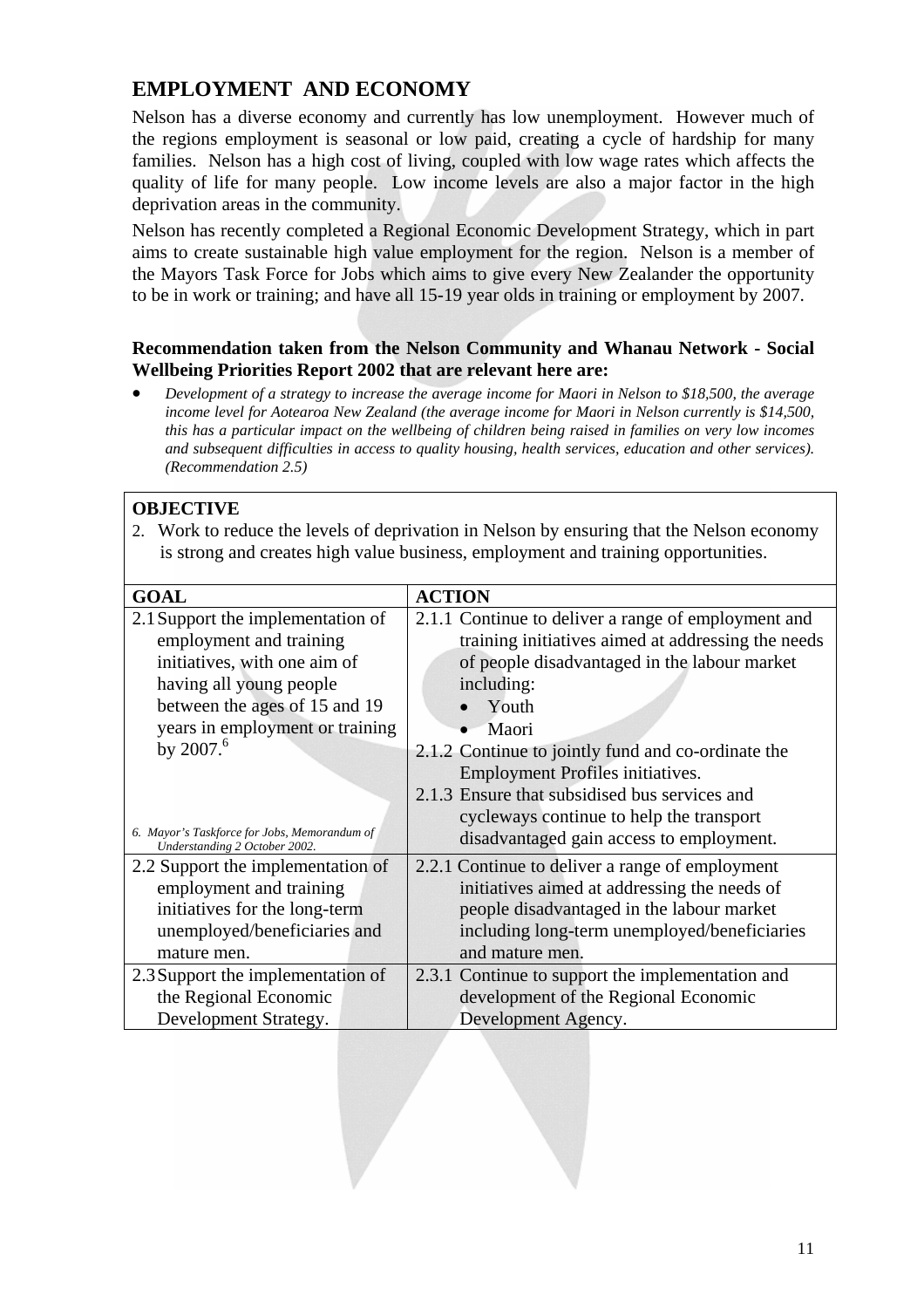| 2.4.1 Continue to support Tourism Nelson Tasman.     |
|------------------------------------------------------|
| 2.4.2 Develop a community assistance policy that     |
| gives priority to initiatives that will increase     |
| average incomes by improved skill and                |
| employment levels in the community.                  |
| 2.4.3 Advocate for the needs of the disadvantaged in |
| the employment market.                               |
| 2.4.4 Continue to support the Nelson Tasman Business |
| Trust and Nelson Enterprise Loan Trust.              |
|                                                      |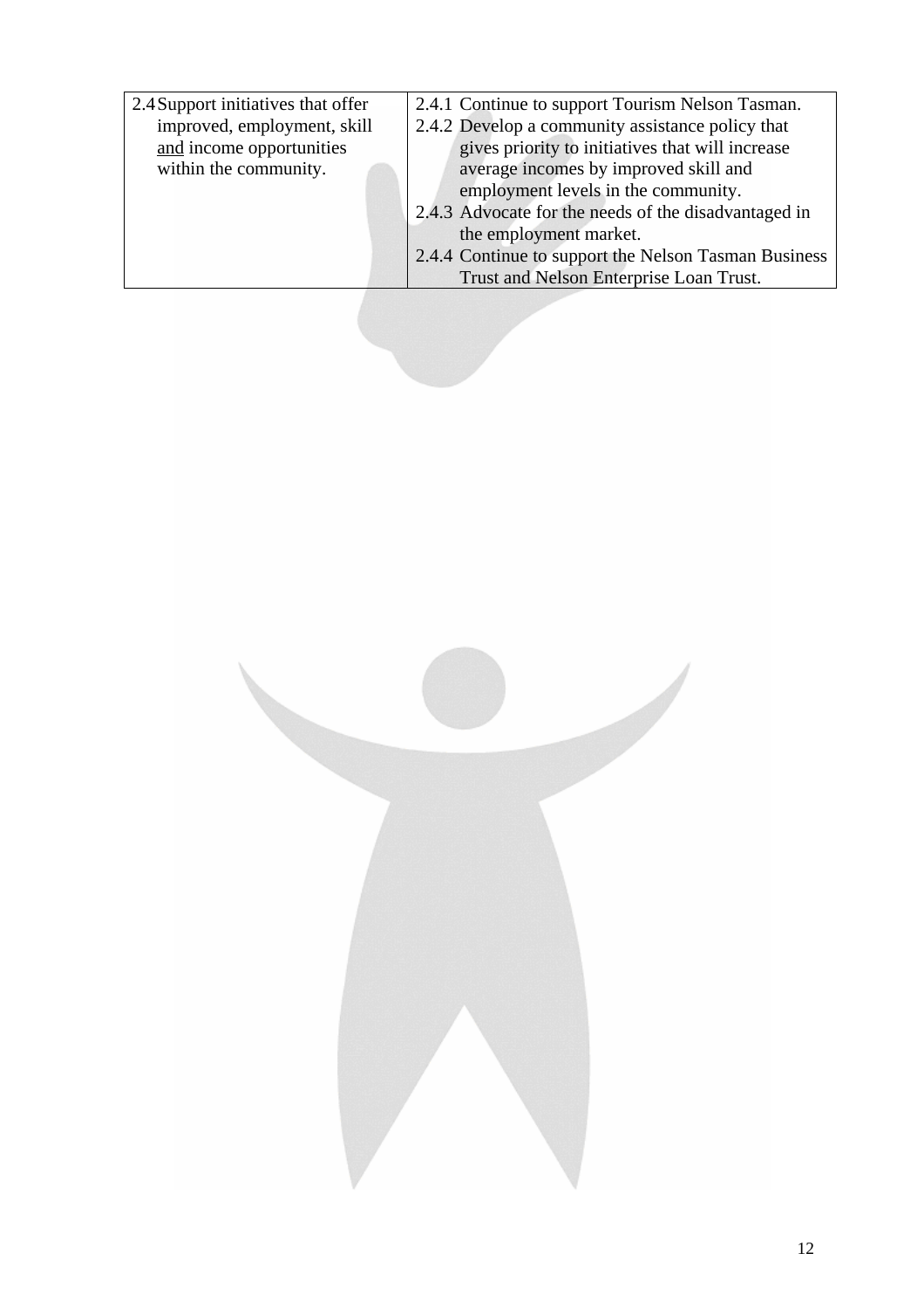# **EDUCATION**

Nelson City is achieving good educational outcomes and educational providers work together to address issues. Nelson has high attendance rates at preschool level which follows through to low stand down and suspension rates at primary and secondary level. Nelson City Council is committed to working with educational providers to achieve the best outcomes for Nelson students.

#### **Recommendations taken from the Nelson Community and Whanau Network - Social Wellbeing Priorities Report 2002 that are relevant here are:**

• *That the Mayors' Taskforce for Jobs, the Beneficiaries and Unwaged Workers' Trust (BUWT), Youth Nelson and Youth Shadow projects develop a framework to ensure all under 18 year olds are in training and/or work. This follows government policy but it needs to be monitored locally to see that its implementation is successful. ( Recommendation 4.1)*

#### **OBJECTIVE**

3. Work with organisations to further improve the opportunities for every Nelson resident to achieve their full potential through education.

| <b>GOAL</b>                                                                                                                                     | <b>ACTION</b>                                                                                                                                                                                                                                                                                                                                                            |  |  |
|-------------------------------------------------------------------------------------------------------------------------------------------------|--------------------------------------------------------------------------------------------------------------------------------------------------------------------------------------------------------------------------------------------------------------------------------------------------------------------------------------------------------------------------|--|--|
| Continue to monitor and<br>3.1<br>advocate for the provision of<br>adequate preschool facilities<br>and programmes for the<br>Nelson community. | 3.1.1 Monitor the availability and identify the gaps in<br>preschool services and programmes and act as<br>an advocate if access issues are identified.<br>3.1.2 Develop programmes that help make active<br>recreation a priority for preschoolers and<br>families.                                                                                                     |  |  |
| 3.2 Reduce the numbers of<br>suspensions, stand downs and<br>young people leaving school<br>without qualification.                              | 3.2.1 Act as an advocate on behalf of the community<br>to address issues and support initiatives around<br>the numbers of suspensions, stand downs and<br>young people leaving school with no<br>qualifications.<br>3.2.2 Develop a community assistance policy that<br>gives priority to initiatives that address the<br>issues leading to suspensions and stand downs. |  |  |
| 3.3 Work collectively to provide<br>some alternative education<br>programmes in Nelson.                                                         | 3.3.1 Continue to jointly fund and support the<br>Nelson Youth programme.<br>3.3.2 Provide some support for employment<br>programmes that offer retraining or education<br>for adults.                                                                                                                                                                                   |  |  |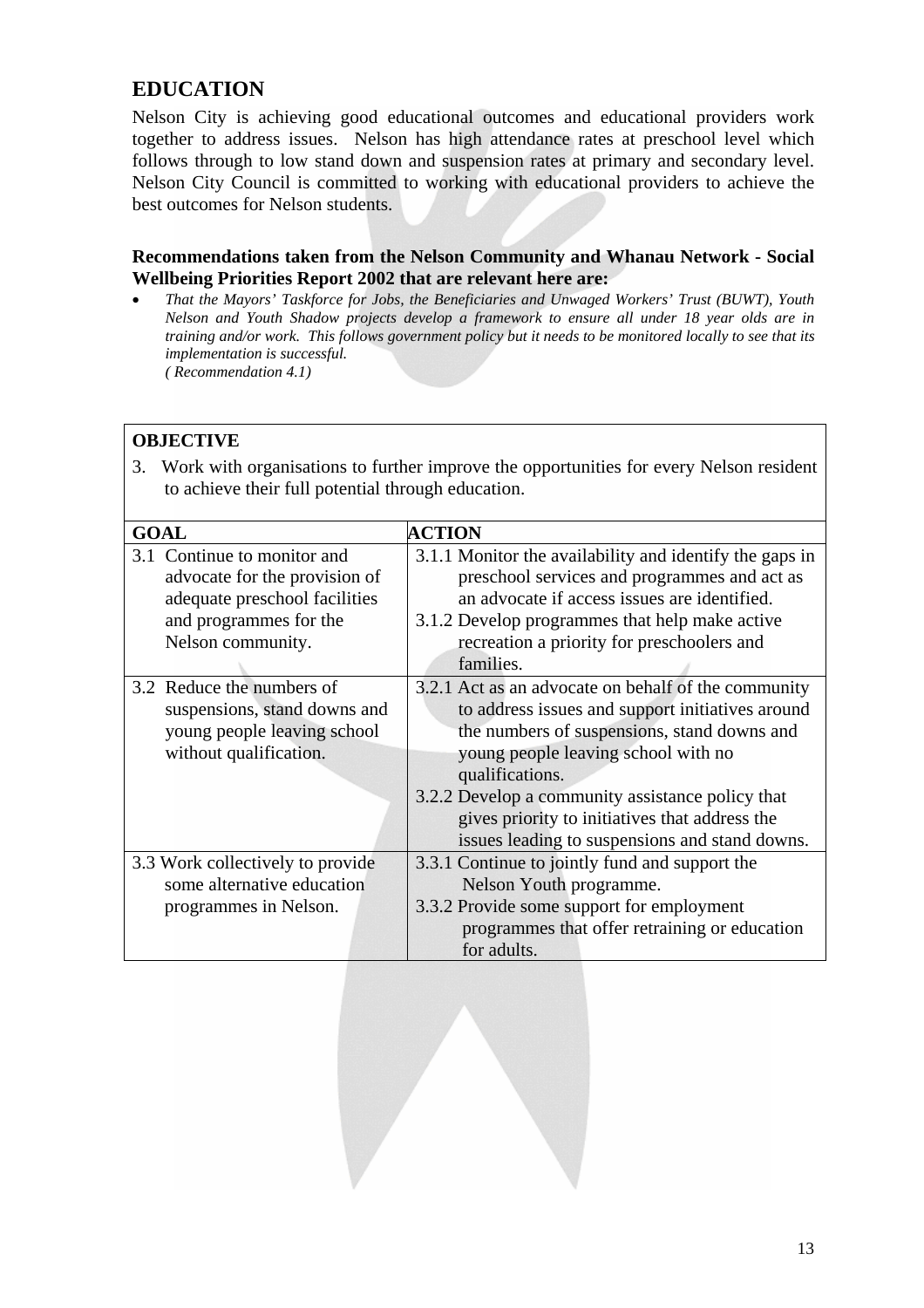# **HOUSING**

Nelson continues to be a desirable place to live and raise a family. The environment and lifestyle have in part led to increases in population, rising section and housing prices and recent shortages in the availability and cost of rental accommodation. This has led to more demand for interim (less than 3 months) and emergency (less than a month) housing. Nelson City Council is working with the community to address these issues.

#### **Recommendations taken from the Nelson Community and Whanau Network - Social Wellbeing Priorities Report 2002 that are relevant here are:**

- *That the Nelson City Council convene a working party to assess possible barriers to the construction of new low to mid-income housing and to make recommendations on the way to increase the number of new dwellings for rent and purchase. This should be done in conjunction with the Community Housing Consultation Group, which is currently looking at these issues. It is recommended that Housing NZ be included in this working group.*
- *That a coalition of agencies, including the Nelson City Council and community organisations, jointly prepare a submission to government with a view to establishing a higher level of the accommodation supplement for Nelson City residents.*
- *That the Nelson City Council, the Salvation Army, the Nelson Night Shelter and other interested parties build on the research started by NMIT Social Services students to:* 
	- − *Assess the current level of housing need in Nelson.*
	- − *Explore, where appropriate, ways to increase emergency housing provision for single males and females in the City area.*
- *That Nelson City Council seek a meeting with Housing New Zealand Chief Executive to discuss future plans for expansion to meet increased population demands in this region, especially for people on low incomes.*
- *That there be some provision of housing to cater for people who would not qualify for emergency housing but need some interim accommodation until they can obtain more long term housing. Some investigation is required on financing new, safe, affordable accommodation in Nelson, especially for families with children and on low family incomes. (Recommendations 3.1, 3.2, 3.5, 3.8, 3.9)*

#### **OBJECTIVE**

4. Improve the opportunities for Nelson residents to access quality affordable housing.

| <b>GOAL</b>                      | <b>ACTION</b>                                     |  |  |
|----------------------------------|---------------------------------------------------|--|--|
| 4.1 Take an advocacy role with   | 4.1.1 Encourage Housing NZ to increase its stock  |  |  |
| Government agencies to           | of affordable housing in Nelson.                  |  |  |
| improve housing affordability    | 4.1.2 To encourage the Government to review the   |  |  |
| and availability in Nelson.      | level of its present accommodation                |  |  |
|                                  | supplement.                                       |  |  |
|                                  | 4.1.3 To explore ways of improving access for low |  |  |
|                                  | income rate payers to the Rates Rebate            |  |  |
|                                  | Scheme.                                           |  |  |
| 4.2 When reviewing the Resource  |                                                   |  |  |
| Management Plan, continue to     |                                                   |  |  |
| be aware of the importance of    |                                                   |  |  |
| having sufficient land zoned for |                                                   |  |  |
| residential purposes.            |                                                   |  |  |
|                                  |                                                   |  |  |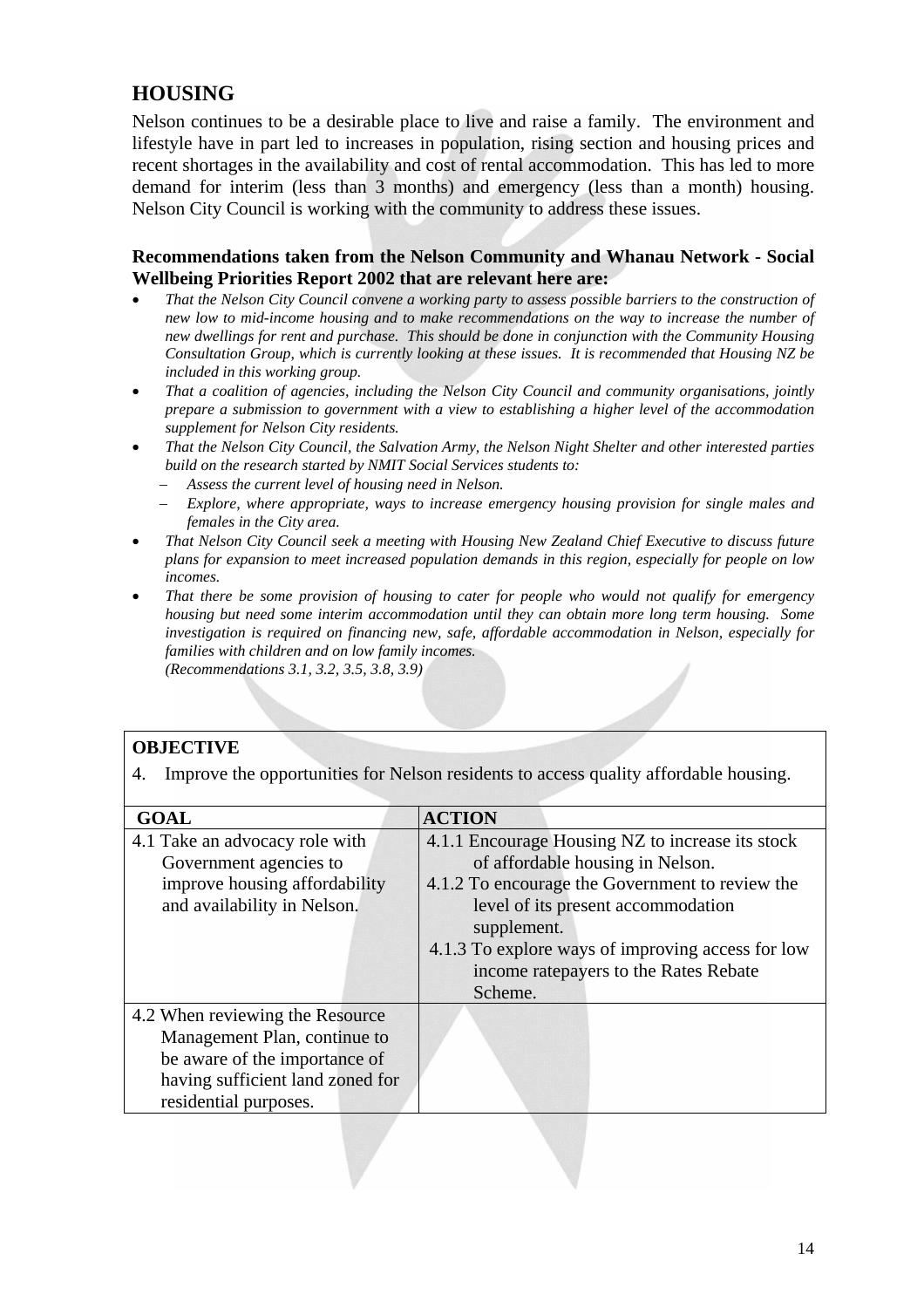| 4.3 Explore ways of addressing the   | 4.3.1 Complete the review of the Community  |
|--------------------------------------|---------------------------------------------|
| need for interim and emergency       | Housing policy to ascertain whether the     |
| accommodation in Nelson.             | current focus on superannuitants and        |
|                                      | beneficiaries over 55 should be expanded to |
|                                      | include the provision of interim and        |
|                                      | emergency accommodation.                    |
|                                      | 4.3.2 Work with community groups and        |
|                                      | Government organisations to facilitate the  |
|                                      | provision of interim and emergency          |
|                                      | accommodation.                              |
| 4.4 Continue to be aware of the role |                                             |
| that the motor camps provide in      |                                             |
| regard to temporary                  |                                             |
| accommodation.                       |                                             |

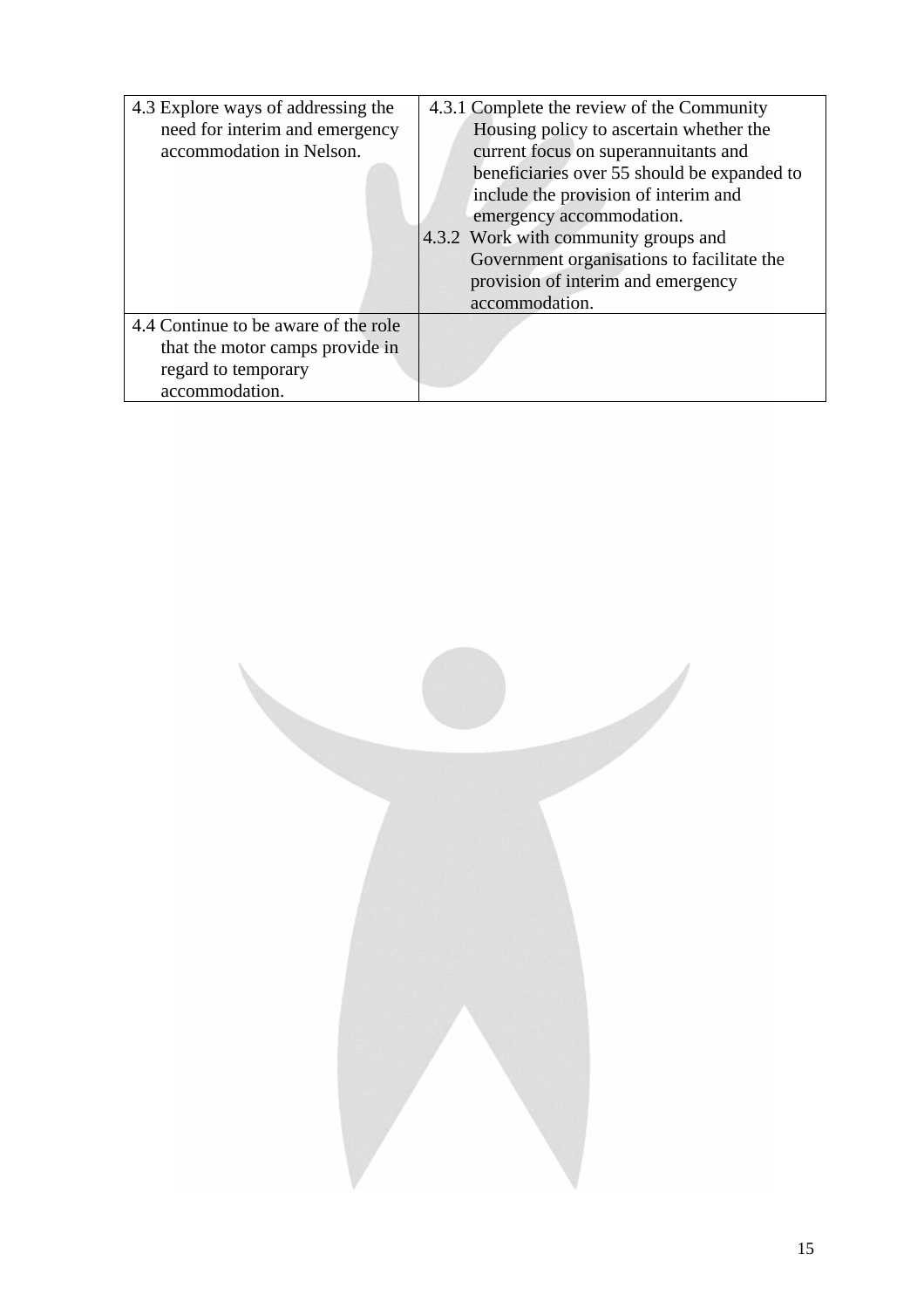# **COMMUNITY COHESION**

Nelson is a cohesive community with low burglary rates and a high level of social cohesion. However Nelson can be a very lonely place for new residents and those without strong networks. Community organisations play a significant role in network building for many new residents.

#### **Recommendations taken from the Nelson Community and Whanau Network - Social Wellbeing Priorities Report 2002 that are relevant here are:**

- *That Nelson City Council be encouraged to liaise closely with, and financially underwrite the core services of the Nelson Ethnic Council and Nelson Refugee Committee, and that priority be given to the English language needs of new migrants and such community awareness raising events as Race Relations Day and Waitangi Day. (Methodist Social Action in consultation with ESOL, Nelson Ethnic Council and Nelson Refugee Committee).*
- *That NCC, together with the police, health and district licensing agencies consider the correlation between bar density and offending and develop a strategy to address it. ( Recommendations. 1.6, 6.5)*

#### **OBJECTIVE**

5 Help Nelson maintain a strong sense of community cohesion and create a safe community where all people have the opportunity to participate.

| <b>GOAL</b>                          | <b>TARGET</b>                                   |
|--------------------------------------|-------------------------------------------------|
|                                      |                                                 |
| 5.1 Continue to provide the          | 5.1.1 Continue to offer a range of events and   |
| opportunity for a wide range of      | festivals that meet the needs of many groups    |
| community facilities and             | within the Nelson community.                    |
| recreation events.                   | 5.1.2 Continue to provide and maintain parks,   |
|                                      | reserves, gardens, recreational walkways,       |
|                                      | playgrounds and indoor recreational facilities, |
|                                      | to the standards specified in current asset     |
|                                      | management plans.                               |
|                                      | 5.1.3 Continue to involve local communities and |
|                                      | stakeholder groups in planning for local        |
|                                      | facilities and activities.                      |
| 5.2 Ensure that physical activity is | 5.2.1 Ensure that all residents have access to  |
| a priority in the planning of        | affordable recreation facilities.               |
| services for young people            | 5.2.2 Work with other agencies to develop       |
| including recreational facilities    | community programmes targeted at improving      |
| and programmes.                      | fitness levels of Nelson's young people and to  |
|                                      | provide support for families to enable          |
|                                      | participation.                                  |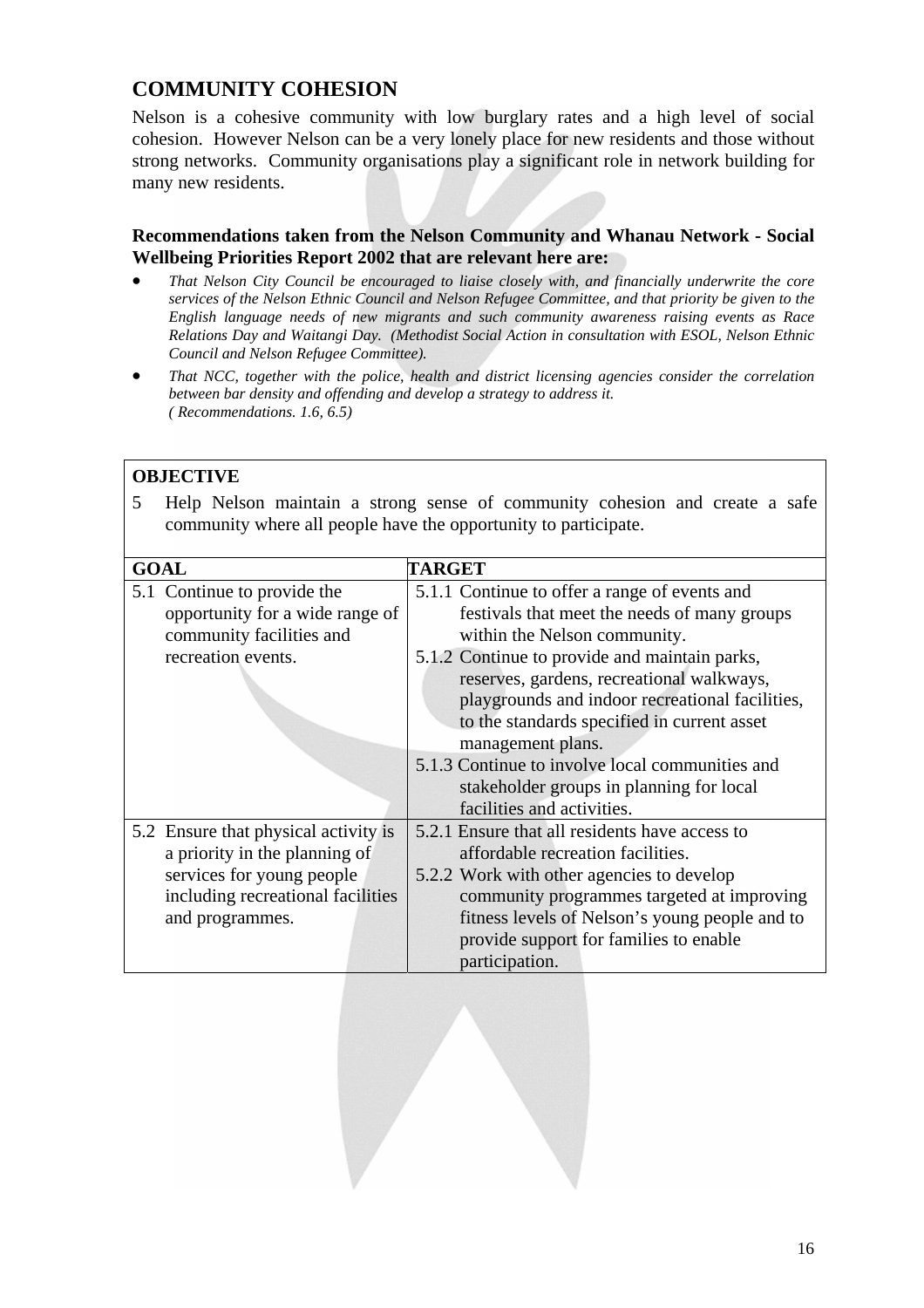|                                                                                                                                                                                                                                                | 5.2.3 Work with other recreational providers in the<br>City, to ensure that the most effective use is<br>made of all community recreational facilities.                                                                                                                                                                                                                                                                                                                                                      |
|------------------------------------------------------------------------------------------------------------------------------------------------------------------------------------------------------------------------------------------------|--------------------------------------------------------------------------------------------------------------------------------------------------------------------------------------------------------------------------------------------------------------------------------------------------------------------------------------------------------------------------------------------------------------------------------------------------------------------------------------------------------------|
| 5.3 Ensure that Nelson remains a<br>safer place.                                                                                                                                                                                               | 5.3.1 Continue to sponsor the Nelson Safer<br><b>Community Council.</b><br>5.3.2 Continue to co-ordinate the Night Watch<br><b>Nelson Community Patrols.</b><br>5.3.3 Continue to develop close working<br>relationships with the Nelson Police and other<br>community partners.<br>5.3.4 Build on the current high standards of urban<br>design by considering the incorporation of<br><b>Crime Prevention Through Environmental</b><br>Design, (CPTED), guidelines into the<br>Council's design standards. |
| 5.4 Work with other organisations<br>to ensure new residents feel<br>supported.                                                                                                                                                                | 5.4.1 Develop a community assistance policy that<br>gives a priority to assisting organisations that<br>provide support to immigrants and new<br>residents.                                                                                                                                                                                                                                                                                                                                                  |
| 5.5 Ensure the existence of<br>support networks for Maori<br>people in Nelson who do not<br>have local Iwi affiliation.                                                                                                                        | 5.5.1 Work with local Iwi to develop support<br>networks for Maori people with no local Iwi<br>affiliation.                                                                                                                                                                                                                                                                                                                                                                                                  |
| 5.6 Ensure that the youth of<br>Nelson have an effective voice<br>and their needs are recognised.                                                                                                                                              | 5.6.1 Facilitate and support the Nelson Youth<br>Council and Youth Matters forum.<br>5.6.2 Support The Hub and work with organisations<br>to develop youth initiatives, that meet the needs<br>of Nelson's young people.                                                                                                                                                                                                                                                                                     |
| 5.7 Ensure that the needs of people<br>living in high deprivation<br>areas, (Decile 8, 9 and 10), are<br>recognised when setting<br>priorities for the development<br>of facilities and services such<br>as parks and community<br>facilities. |                                                                                                                                                                                                                                                                                                                                                                                                                                                                                                              |